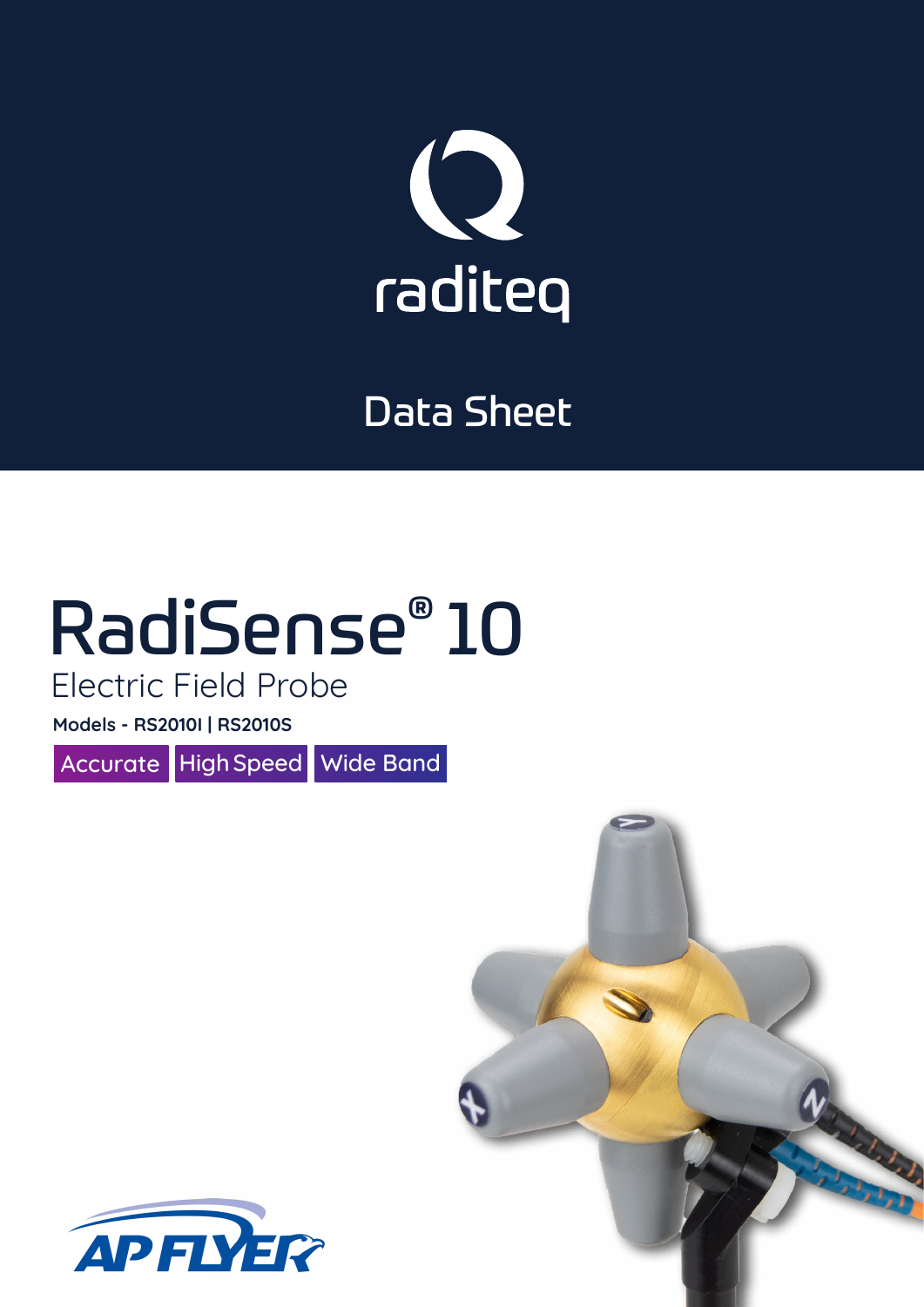## RadiSense® 10

**Models - RS2010I | RS2010S**

### The most accurate E-field probe

#### Accurate | Best Isotropy | Wide Band

Due to a new patented technology, drastically improving the isotropic behaviour, the RadiSense® 10 is the most accurate electrical field (E-Field) probe in the world! The probe can be used to measure the field strength over a wide frequency band from 9 kHz to 12 GHz. The ongoing endeavour of Raditeq to improve our products, has now resulted in an unprecedented accurate E-Field probe.

Why is accuracy important? To perform correct radiated immunity (susceptibility) tests, the absolute electrical field strength must be measured accurately. This is important during actual testing, as well as during verification (substitution test) and during 1-, 4- or 16-point calibrations. Based on these measurements, the power to be provided by the signal generators and power amplifiers is determined.

**What influences accuracy?** Firstly, the size of the probe is important. The smaller the probe the better. The change from cubical to spherical probes improved the accuracy. Furthermore, aspects like amplitude linearity, frequency response, temperature drift and non-isotropic behaviour of the probe, are important parameters.

**Superb Isotropy** Isotropic behaviour of E-field probes is rather underexposed. The isotropic response is the dependency of the measured field strength in relation to the position of the probe in the electric field. The lower this dependency, the better. During testing in an anechoic chamber, the surrounding walls, floor and ceiling will cause reflections. these reflections arrive at the probe elements from different angles. This results in large and unpredictable measurement errors when your probe is not isotropic. Furthermore, isotropic behaviour was often specified at MHz frequencies, while the non-isotropic behaviour will cause substantial measurement errors specifically at higher frequencies. Due to its superior design, the isotropic response of the RadiSense® 10 is improved by typically a factor of 5 compared to the competition. This will lead to a factor of 2 or more improvement of the overall measurement accuracy!



**How is accuracy achieved?** The RadiSense® 10 uses a spherical design with six antenna elements and a laser power supply, providing an extreme small measuring volume. Patented technology is used to optimize the isotropic response. All these factors together make the RadiSense® 10 probe the most accurate, commercially available, E-Field probe in the world. Due to its unique antenna design of the RadiSense® 10 an extremely wide frequency range from 9 kHz to 12 GHz is covered with a single E-field probe. This makes the RadiSense® 10 ideal for nearly all (EMC) test applications. The RadiSense® 10 offers a maximum speed of 100 isotropic measurements per second, enabling fast measurements for all EMC test applications like: Automotive, Military/Aerospace, and Industrial/Telecom testing in anechoic chambers or reverberation chambers.

**Internal calibration data** The linearity adjustment data is by default stored inside the probe. In addition, the frequency response calibration data of the X-Y-Z axis can be stored as user correction data inside the probe. As a result there is no need to apply frequency dependent corrections for individual axis' in software anymore. This feature results in a high accuracy and ease-of-use.